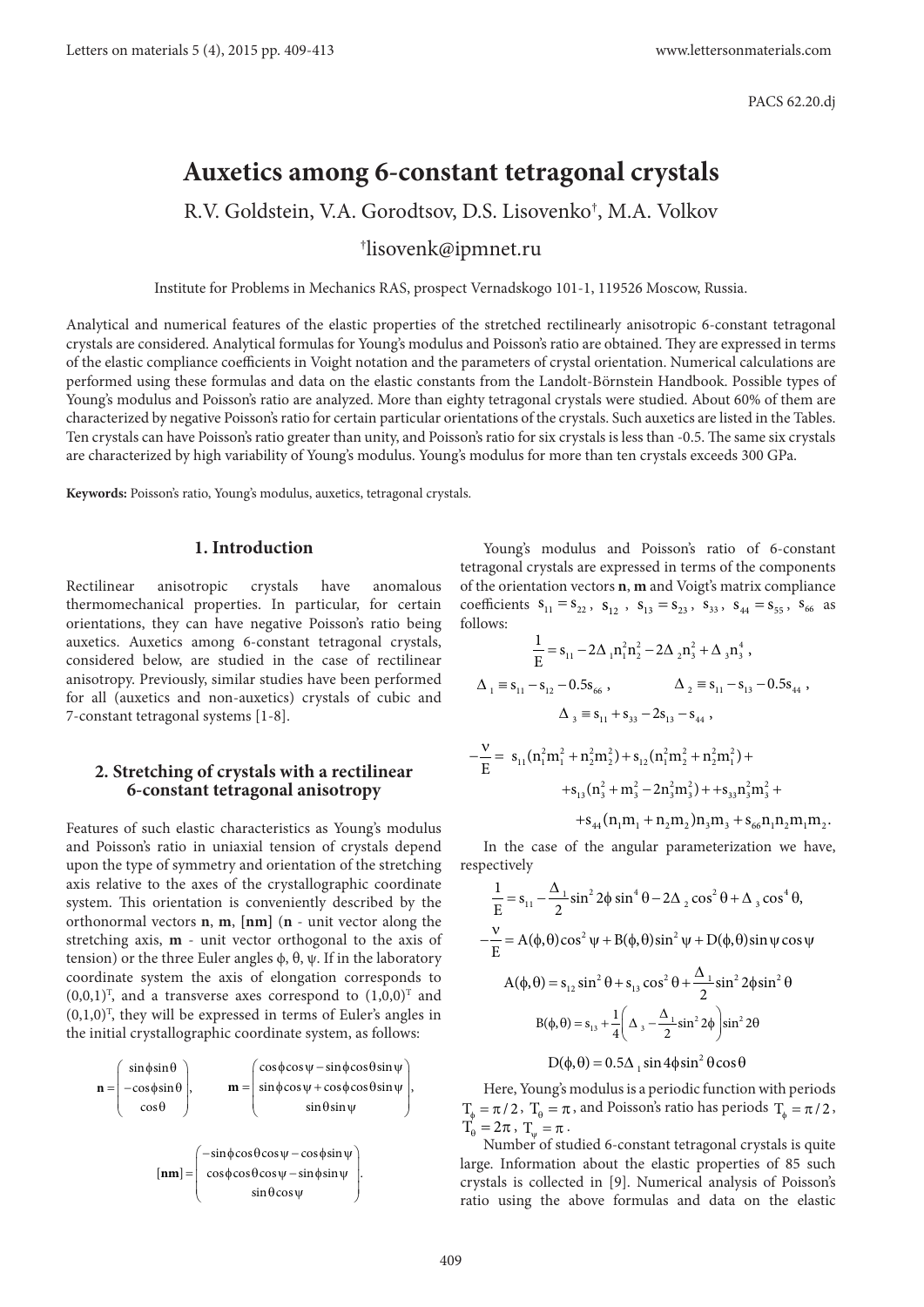coefficients from [9] showed that about sixty percent of the partial auxetics (crystals having negative Poisson's ratio only for certain directions of orientation) belong to the 6-constant tetragonal crystals.

Maximum, minimum and average of angular values of Poisson's ratios were calculated for all these tetragonal crystals (auxetics and nonauxetics). The extreme characteristics of Poisson`s ratios for these crystals were evaluated by a level set method. The results are collected in Table 1. In the same Table, in addition to such global extreme values the extreme values for the three particular orientations of crystals in which the tensile direction vector **n** has only one non-zero component are shown for comparison. In rare cases, local extrema coincide with the global extrema. They are highlighted in the Tables in bold. In the cases when the coefficients of elastic compliance were measured at a constant electric field, at a constant electric displacement or a constant polarization we use the notations  $s^E$ ,  $s^D$ ,  $s^P$ , respectively.

In similar Table 2, we performed a comparison of the same global extrema with extreme values of Poisson's ratio for other specific directions with pairs of non-zero components. In these cases, there are much more matches of global and local extrema. Matching values are also labeled in bold.

It can be seen from Table 1, that Poisson's ratio of the several auxetic crystals of 6-constant tetragonal system is less than -0.5. It holds for the crystals: FeGe<sub>2</sub> ( $v_{\text{min}} = -0.77$ ),  $Hg_2Br_2$  ( $v_{min} = -1.02$ ),  $Hg_2Cl_2$  ( $v_{min} = -0.91$ ),  $Hg_2I_2$  ( $v_{min} =$ –0.96), (NH<sub>2</sub>) <sub>2</sub>CO ( $v_{\text{min}}$  = –0.8; — 0.98), TeO<sub>2</sub> ( $v_{\text{min}}$  = –0.8; — 0.85).

The maximum values of Poisson's ratio can exceed unity for such auxetic crystals as In, In-Cd, In-5 at% Pb, In-Tl,  $Hg_2Br_2$ ,  $Hg_2Cl_2$ ,  $Hg_2I_2$ , TeO<sub>2</sub>, (NH<sub>2</sub>) <sub>2</sub>CO. According to Table 1 only one tetragonal crystal has negative average Poisson's ratio ( $\langle v \rangle = -0.13$ ).

The results of the calculation of the limits of Young's modulus variation with the change in the stretching direction for all 6-constant tetragonal auxetic crystals show, that the highest variability in Young's modulus (with  $E_{\text{max}}/E_{\text{min}} > 10$ ) have crystals with Poisson's ratio less then -0.5:  $Hg_2Br_2$  ( $E_{max}/E_{min} \approx 30$ ),  $\text{Hg}_{2}\text{Cl}_{2}$  (E<sub>max</sub>/E<sub>min</sub> = 24),  $\text{Hg}_{2}\text{I}_{2}$  (E<sub>max</sub>/E<sub>min</sub>  $\approx$  35), TeO<sub>2</sub>  $(E_{\text{max}}/E_{\text{min}} \approx 13-14)$ ,  $(NH_2)$ ,  $2CO$   $(E_{\text{max}}/E_{\text{min}} \ge 12)$ ,  $FeGe_2$  $(E_{\text{max}}/E_{\text{min}}^{\text{max}} \ge 11)$ . Young's modulus exceeds 300 GPa for the following crystals:  $LuPO_4$  ( $E_{max}$  = 307.7 GPa), BaTiO<sub>3</sub> with  $s^D$  (E<sub>max</sub>  $\approx$  250 – 325 GPa), CoPt (E<sub>max</sub> = 337.2 GPa),  $\text{SnO}_2$  ( $\text{E}_{\text{max}}$  = 368.3 GPa), TiO<sub>2</sub> ( $\text{E}_{\text{max}}$  = 384.6 GPa), ZrSiO<sub>4</sub>  $(E_{\text{max}} = 400 \text{ GPa})$ ,  $\text{GeO}_2$  ( $E_{\text{max}} = 465.1 \text{ GPa}$ ),  $\text{MoSi}_2$  ( $E_{\text{max}} =$ 487.6 GPa),  $WSi_2$  ( $E_{max}$  = 529.1 GPa), Stishovite ( $E_{max}$  = 654.3 GPa),  $PdPb_2$  ( $E_{max}$  = 684.2 GPa).

For partial auxetics the angular regions with negative Poisson's ratio are separated from the regions with a positive coefficient by "auxetic surfaces" with equation of the form ν (ϕ,θ,ψ) =0. Three types of crystals can be distinguished on the basis of the topological structure of such surfaces. Crystals with "closed" auxetic surfaces form the most extensive group which include  $\text{LuPO}_4$ ,  $\text{LuAsO}_4$ ,  $\text{KH}_2\text{AsO}_4$ ,  $\text{CdGeAs}_2$ ,  $\text{KH}_2\text{PO}_4$ , GeO<sub>2</sub>, In-Cd, In-5 at% Pb, In-Tl, Sn, SnO<sub>2</sub>, TiO<sub>2</sub>, FeF<sub>2</sub>,  $\text{MnF}_{2}$ ,  $\text{MgF}_{2}$ ,  $\text{ZnF}_{2}$ ,  $\text{CoF}_{2}$ ,  $\text{AgGaS}_{2}$ ,  $\text{NH}_{4}\text{H}_{2}\text{AsO}_{4}$ ,  $\text{NH}_{4}\text{H}_{2}\text{PO}_{4}$ ,  $ND_4D_2PO_4$ ,  $CsH_2AsO_4$ ,  $RbH_2AsO_4$ ,  $RbD_2AsO_4$ ,  $RbH_2PO_4$ ,  $Hg_2Br_2$ ,  $Hg_2Cl_2$ . "Open" surface have, for example, crystals

BaClF, FeGe<sub>2</sub>, Hg<sub>2</sub>I<sub>2</sub>, TeO<sub>2</sub>, (NH<sub>2</sub>)<sub>2</sub>CO. The third least group is formed of the crystals with the auxetic surface of the "mixed" type, which include InBi and  $Li_2B_4O_7$ . Examples of three different types of surfaces for 6-constant tetragonal crystals  $\text{SnO}_2$ , BaClF,  $\text{Li}_2\text{B}_4\text{O}_7$  are shown in Figure 1.



Fig. 1. View of auxetic surfaces for the 6-constant tetragonal crystals  $SnO<sub>2</sub>$  (a), BaClF (b), Li<sub>2</sub>B<sub>4</sub>O<sub>7</sub> (c).

#### **3. Conclusions**

Crystals of 6-constant tetragonal system were considered. In cases when stretching direction coincides with one of the crystallographic axes extrema of Poisson's ratio were found analytically. Values of global minimum and maximum of Poisson's ratio and its angular average value were computed by the numerical analysis on the basis of experimental data. Materials with negative Poisson's ratio and materials for which global extrema coincide with extrema at particular orientations were found. One crystal (FeGe<sub>2</sub>) with negative average Poisson's ratio was revealed. Derived lists of 6-constant tetragonal auxetics considerably extend number of auxetic materials which in the future can find a various applications.

*Acknowledgements. The work was supported by the Program for the Basic Research 4.11 of the Department of Energetic, Machinery, Mechanics and Control Processes of the Russian Academy of Sciences, and grant by the President of the Russian Federation for state support of young Russian scientists МК-5891.2015.1, by the Program for Supporting Leading Scientific Schools of Russia NSh-1275.2014.1.*

#### **References**

1. R.V. Goldstein, V.A. Gorodtsov, D.S. Lisovenko. Physica status solidi (b), **250** (10), 2038 (2013). DOI: 10.1002/pssb.201384233.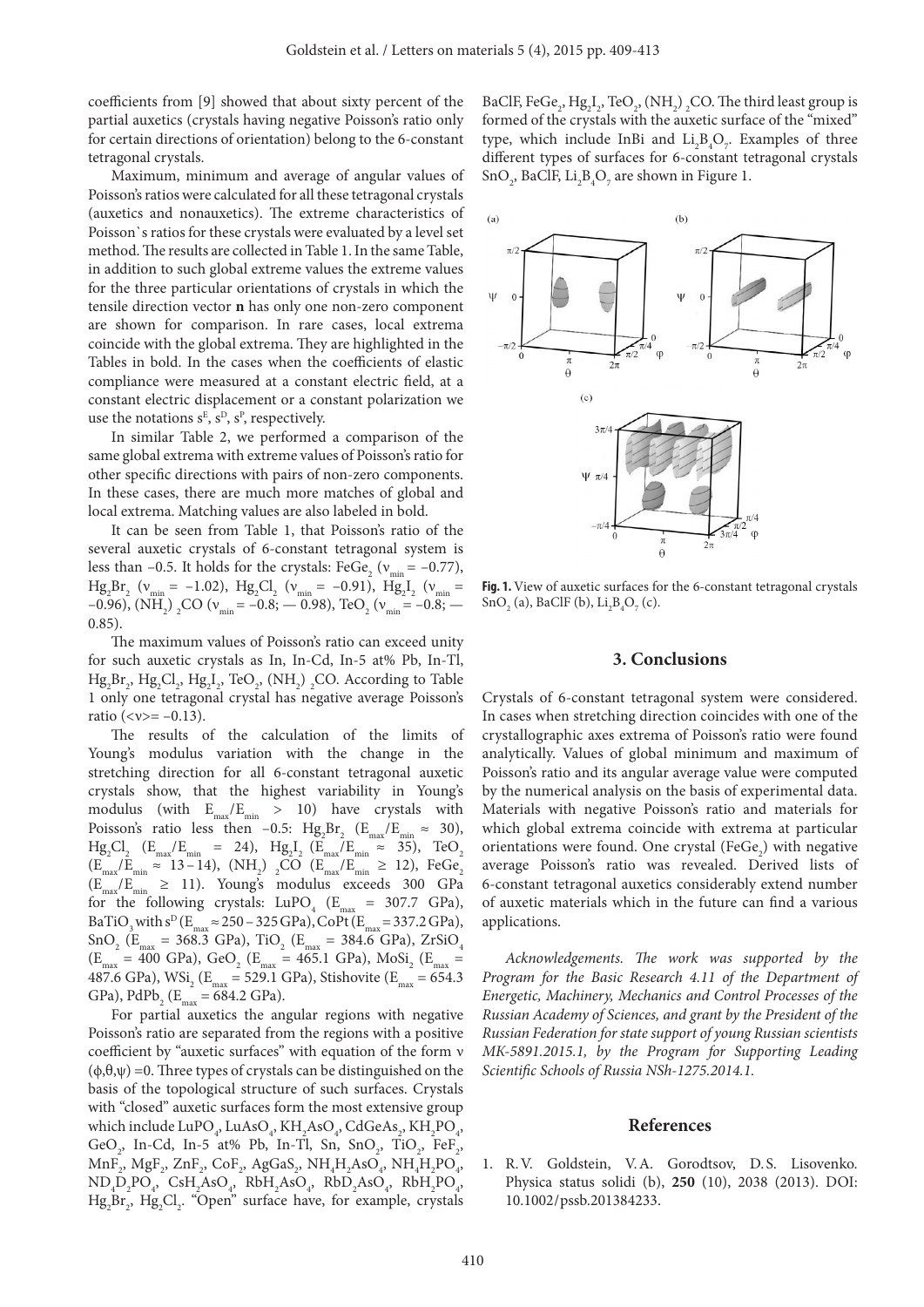- 2. R.V. Goldstein, V.A. Gorodtsov, D.S. Lisovenko, M.A. Volkov. Physical Mesomechanics, **17** (2), 97 (2014). DOI: 10.1134/S1029959914020027.
- 3. R.V. Goldstein, V.A. Gorodtsov, D. S. Lisovenko. Physical Mesomechanics, **18**, (2015).
- 4. R.H. Baughman, J.M. Shacklette, A.A. Zakhidov, S. Stafström. Nature, **392**, 362 (1998). DOI: 10.1038/32842.
- 5. A.C. Branka, D.M. Heyes, K.W. Wojciechowski. Physica status solidi (b), **246** (9), 2063 (2009). DOI:

10.1002/pssb.200982037.

- 6. K.W. Wojciechowski. Comput. methods sci. technology, **11** (1), 73 (2005). DOI: 10.12921/cmst.2005.11.01.73–79
- 7. A.N. Norris. Proceedings of the Royal Society of London A. **462**, 3385 (2006).
- 8. V.N. Belomestnykh, E.G. Soboleva. Letters on Materials, **1** (2), 84 (2011). (in Russian).
- 9. Landolt-Börnstein. Group III: Crystal and Solid State Physics. Vol.29a. (Berlin. Springer, 1992).

**Table 1.** The extremal and average values of Poisson's ratios of 6-constant tetragonal auxetic crystals. Comparison with local extrema for the cases of one-component vectors orientations of the tensile crystals

| Crystal                                                                                                                               |                             |                 |                         |               | at $n_{i}=1$    |               | at $n_{\circ}=1$ |           | $v$ at    |
|---------------------------------------------------------------------------------------------------------------------------------------|-----------------------------|-----------------|-------------------------|---------------|-----------------|---------------|------------------|-----------|-----------|
|                                                                                                                                       |                             | $\rm \nu_{min}$ | ${\rm \bf v}_{\rm max}$ | $<\!\nu\!\!>$ | ${\rm v_{min}}$ | $\rm v_{max}$ | $v_{\text{min}}$ | $v_{max}$ | $n_{3}=1$ |
| $\mathrm{NH}_4\mathrm{H}_2\mathrm{AsO}_4$                                                                                             |                             | $-0.06$         | 0.66                    | 0.35          | $-0.06$         | 0.66          | $-0.06$          | 0.66      | 0.26      |
|                                                                                                                                       |                             | $-0.34$         | 0.73                    | 0.33          | $-0.34$         | 0.73          | $-0.34$          | 0.73      | 0.29      |
| $\mathrm{NH}_4\mathrm{H}_2\mathrm{AsO}_444\%$ deuterated                                                                              |                             | $-0.46$         | 1.10                    | 0.35          | $-0.46$         | 1.10          | $-0.46$          | 1.10      | 0.36      |
| $\rm NH_4H_2PO_4$                                                                                                                     |                             | $-0.12$         | 0.66                    | 0.34          | $-0.12$         | 0.66          | $-0.12$          | 0.66      | 0.27      |
| $\mathrm{ND}_{4}\mathrm{D}_{2}\mathrm{PO}_{4}$                                                                                        | $\mathbf E$<br>S            | $-0.11$         | 0.59                    | 0.32          | $-0.11$         | 0.58          | $-0.11$          | 0.58      | 0.25      |
| BaClF                                                                                                                                 |                             | $-0.05$         | 0.73                    | 0.31          | $-0.04$         | 0.72          | $-0.04$          | 0.72      | 0.35      |
| $\overline{BaTiO}_3$                                                                                                                  | E<br>$\mathbf S$            | $-0.13$         | 1.04                    | 0.38          | 0.29            | 0.65          | 0.29             | 0.65      | 0.33      |
|                                                                                                                                       | E<br>S                      | $-0.18$         | 0.98                    | 0.35          | 0.19            | $0.67\,$      | 0.19             | 0.67      | 0.33      |
| C dGeAs <sub>2</sub>                                                                                                                  |                             | $-0.09$         | 0.78                    | 0.33          | 0.33            | $0.48\,$      | 0.33             | 0.48      | 0.39      |
|                                                                                                                                       |                             | $-0.05$         | 0.73                    | 0.33          | 0.35            | 0.45          | 0.35             | 0.45      | 0.38      |
| $CsH_2AsO_4$                                                                                                                          |                             | $-0.11$         | 0.88                    | 0.32          | $0.01\,$        | 0.03          | $0.01\,$         | 0.03      | 0.03      |
| $\frac{\overline{CoF}_2}{\overline{Geo}_2}$                                                                                           |                             | $-0.12$         | 0.69                    | 0.34          | 0.15            | 0.64          | 0.15             | 0.64      | 0.38      |
|                                                                                                                                       |                             | $-0.12$         | 0.51                    | 0.26          | $0.17\,$        | $0.47\,$      | 0.17             | 0.47      | 0.36      |
|                                                                                                                                       |                             | $-0.42$         | 1.31                    | 0.45          | 0.31            | 0.64          | 0.31             | 0.64      | 0.48      |
| In                                                                                                                                    |                             | $-0.71$         | 1.64                    | $0.47\,$      | $-0.07$         | 1.04          | $-0.07$          | 1.04      | 0.49      |
| InBi                                                                                                                                  |                             | $-0.21$         | $0.97\,$                | 0.37          | 0.35            | 0.61          | 0.35             | $0.61\,$  | 0.36      |
| In-3.4 at% Cd                                                                                                                         |                             | $-0.32$         | 1.22                    | 0.45          | $0.46\,$        | 0.50          | 0.46             | 0.50      | 0.47      |
| In-3.42 at% Cd                                                                                                                        |                             | $-0.33$         | 1.22                    | 0.45          | 0.47            | 0.49          | 0.47             | 0.49      | 0.47      |
| In-5 at% Pb                                                                                                                           |                             | $-0.30$         | 1.17                    | 0.45          | 0.21            | 0.75          | 0.21             | 0.75      | 0.44      |
| In-10 at% Tl                                                                                                                          |                             | $-0.47$         | 1.35                    | 0.46          | 0.43            | 0.53          | 0.43             | 0.53      | 0.49      |
| In-11.5 at% Tl                                                                                                                        |                             | $-0.41$         | 1.32                    | 0.46          | 0.40            | 0.56          | 0.40             | 0.56      | 0.48      |
| In-15 at% Tl                                                                                                                          |                             | $-0.48$         | 1.38                    | 0.46          | 0.46            | 0.50          | 0.46             | 0.50      | 0.48      |
| FeF,                                                                                                                                  |                             | $-0.13$         | 0.70                    | 0.36          | 0.19            | 0.62          | 0.19             | 0.62      | 0.42      |
| $\overline{\text{FeGe}}$                                                                                                              |                             | $-0.77$         | 0.39                    | $-0.13$       | $-0.04$         | 0.39          | $-0.04$          | 0.39      | 0.03      |
| $\mathrm{Pb}_{_{0.346}}\mathrm{Ba}_{_{0.59}}\mathrm{Na}_{_{0.036}}\mathrm{Li}_{_{0.028}}\text{- }\mathrm{Nb}_{_{2}\mathrm{O}_{_{6}}}$ | $\mathbf E$                 | $-0.04$         | 0.35                    | $0.07\,$      | $-0.03$         | 0.35          | $-0.03$          | $-0.04$   | 0.35      |
| $Li2B4O7$                                                                                                                             | $\mathbf E$<br>$\mathbf{s}$ | $-0.15$         | 0.61                    | 0.15          | $-0.13$         | 0.61          | $-0.13$          | $-0.15$   | 0.61      |
| $\text{LuAsO}_4$                                                                                                                      |                             | $-0.08$         | $0.80\,$                | 0.32          | $-0.02$         | 0.32          | $-0.02$          | 0.32      | 0.34      |
| LuPO <sub>4</sub>                                                                                                                     |                             | $-0.11$         | 0.83                    | 0.33          | $0.01\,$        | 0.30          | $0.01\,$         | 0.30      | 0.32      |
| $\overline{\text{MgF}}_2$                                                                                                             |                             | $-0.01$         | 0.57                    | 0.28          | 0.13            | 0.57          | 0.13             | 0.57      | 0.27      |
| $MnF_{2}$                                                                                                                             |                             | $-0.07$         | 0.75                    | 0.36          | 0.13            | 0.70          | 0.13             | 0.70      | 0.40      |
| Hg,Br,                                                                                                                                |                             | $-1.02$         | 1.94                    | $0.40\,$      | $0.02\,$        | 0.90          | 0.02             | 0.90      | 0.61      |
| Hg,Cl,                                                                                                                                |                             | $-0.91$         | 1.75                    | 0.40          | 0.02            | 0.91          | 0.02             | 0.91      | 0.43      |
| Hgl <sub>2</sub>                                                                                                                      |                             | $-0.11$         | 0.80                    | 0.34          | $-0.11$         | $0.80\,$      | $-0.11$          | 0.80      | 0.31      |
| $Hg_2I_2$                                                                                                                             |                             | $-0.96$         | 1.98                    | 0.40          | 0.03            | 0.88          | 0.03             | 0.88      | 0.88      |
| NiF <sub>2</sub>                                                                                                                      |                             | $-0.04$         | 0.71                    | 0.35          | 0.13            | 0.68          | 0.13             | 0.68      | 0.36      |
| KD <sub>4</sub> ASO <sub>4</sub>                                                                                                      |                             | $-0.07$         | 0.64                    | 0.37          | $-0.07$         | 0.52          | $-0.07$          | 0.52      | 0.39      |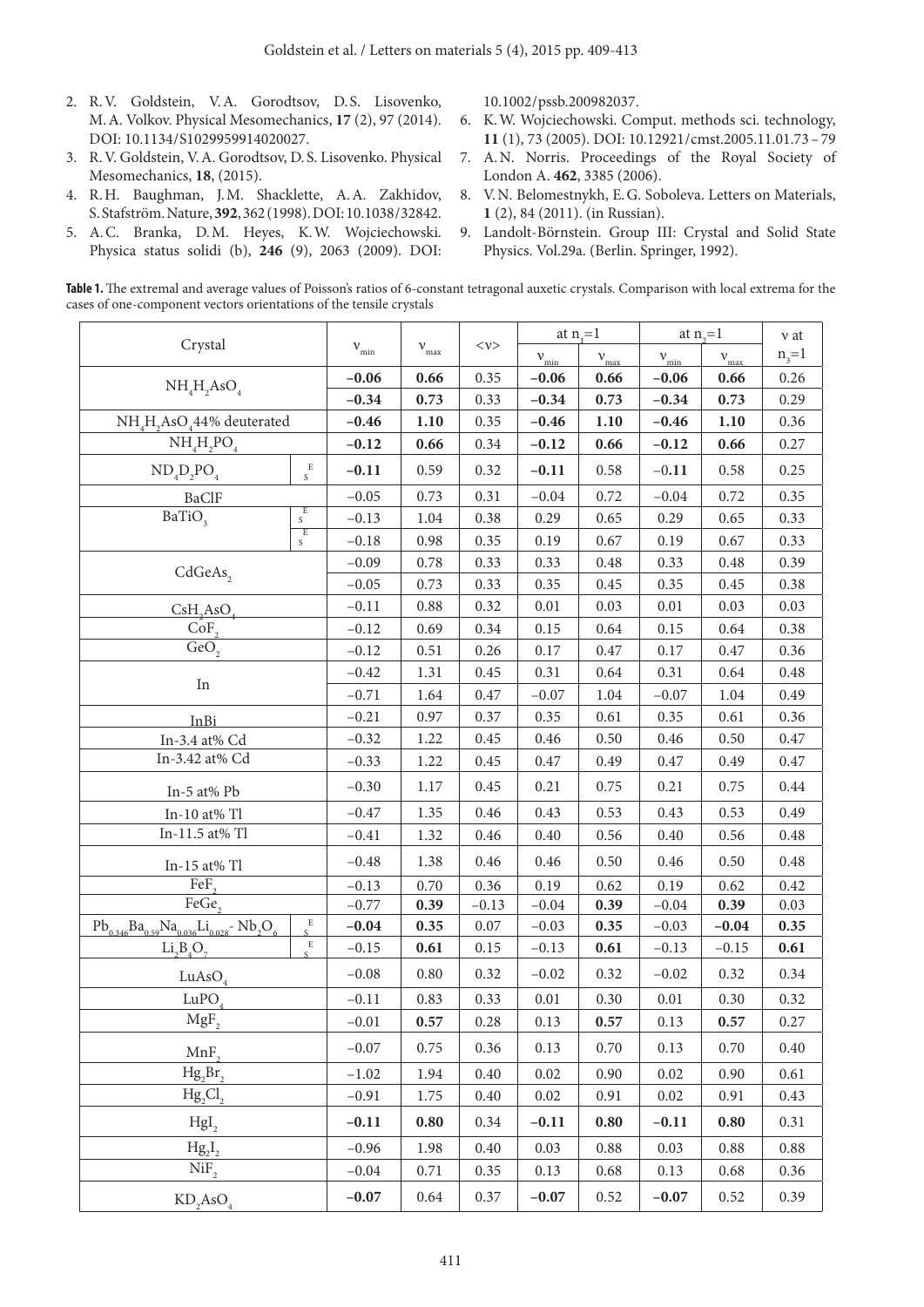|                                                                                           |                 |                 |         |                  | at $n_{i}=1$     | at $n_{\gamma}=1$ | $v$ at           |           |
|-------------------------------------------------------------------------------------------|-----------------|-----------------|---------|------------------|------------------|-------------------|------------------|-----------|
| Crystal                                                                                   | ${\rm v_{min}}$ | $\rm \nu_{max}$ | $<\nu>$ | $v_{\text{min}}$ | $v_{\text{max}}$ | $v_{\min}$        | $v_{\text{max}}$ | $n_{3}=1$ |
| $KD_2PO_4$                                                                                | $-0.13$         | 0.65            | 0.27    | $-0.13$          | 0.25             | $-0.13$           | 0.25             | 0.20      |
| $\mathrm{KH}_{2}\mathrm{AsO}_{4}$                                                         | $-0.05$         | 0.63            | 0.29    | $-0.05$          | 0.30             | $-0.05$           | 0.30             | 0.21      |
| KH <sub>2</sub> PO <sub>4</sub>                                                           | $-0.13$         | 0.65            | 0.28    | $-0.13$          | 0.28             | $-0.13$           | 0.28             | 0.21      |
| $\overline{D}$<br>s<br>$(K_{1/6}Na_{1/6}Sr_{1/2}Ba_{1/6})$ Nb <sub>2</sub> O <sub>6</sub> | $-0.16$         | 0.33            | 0.05    | $-0.15$          | 0.33             | $-0.15$           | 0.33             | $-0.12$   |
| $RbD_2AsO_4$                                                                              | $-0.41$         | 0.56            | 0.19    | $-0.41$          | 0.18             | $-0.41$           | 0.18             | 0.16      |
| RbH, AsO <sub>4</sub>                                                                     | $-0.37$         | 0.58            | 0.16    | $-0.37$          | 0.08             | $-0.37$           | 0.08             | 0.07      |
| $RbH_{2}PO_{4}$                                                                           | $-0.14$         | 0.76            | 0.29    | $-0.14$          | 0.23             | $-0.14$           | 0.23             | 0.18      |
| AgGaS,                                                                                    | $-0.06$         | 0.83            | 0.38    | 0.29             | 0.55             | 0.29              | 0.55             | 0.40      |
| Stishovite                                                                                | $-0.04$         | 0.44            | 0.22    | 0.16             | 0.40             | 0.16              | 0.40             | 0.31      |
| TeO <sub>2</sub>                                                                          | $-0.80$         | 1.49            | 0.35    | 0.02             | 0.91             | 0.02              | 0.91             | 0.23      |
|                                                                                           | $-0.85$         | 1.55            | 0.35    | 0.02             | 0.92             | 0.02              | 0.92             | 0.22      |
|                                                                                           | $-0.22$         | 0.66            | 0.28    | $-0.22$          | 0.53             | $-0.22$           | 0.53             | 0.66      |
| TlSe                                                                                      | $-0.18$         | 0.49            | 0.18    | $-0.10$          | 0.45             | $-0.10$           | 0.45             | 0.35      |
| Sn                                                                                        | $-0.03$         | 0.80            | 0.36    | 0.10             | 0.76             | 0.10              | 0.76             | 0.29      |
| SnO <sub>2</sub>                                                                          | $-0.11$         | 0.62            | 0.30    | 0.14             | 0.59             | 0.14              | 0.59             | 0.35      |
| TiO <sub>2</sub>                                                                          | $-0.03$         | 0.68            | 0.29    | 0.13             | 0.59             | 0.13              | 0.59             | 0.33      |
| (NH <sub>2</sub> ) <sub>2</sub> CO                                                        | $-0.80$         | 1.89            | 0.44    | $-0.17$          | 0.53             | $-0.17$           | 0.53             | 0.78      |
|                                                                                           | $-0.98$         | 1.73            | 0.37    | $-0.07$          | 0.16             | $-0.07$           | 0.16             | 0.33      |
| $ZnF$ ,                                                                                   | $-0.05$         | 0.65            | 0.35    | 0.16             | 0.63             | 0.16              | 0.63             | 0.39      |
|                                                                                           | $-0.05$         | 0.66            | 0.35    | $0.16\,$         | 0.63             | 0.16              | 0.63             | 0.39      |
| Zn [C (NH <sub>2</sub> ) $_{3}$ ] $_{2}$ (SO <sub>4</sub> ) $_{2}$                        | $-0.14$         | 0.67            | 0.31    | $-0.14$          | 0.67             | $-0.14$           | 0.67             | 0.42      |

# **Table 1.** (cont.)

Table 2. The extremal and average values of Poisson's ratios and the local extrema in the case of two-component vectors orientations of the tensile 6-constant tetragonal auxetic crystals

|                                                                |                             |               |                 |         | at $n_{i}=0$  |                                        | at $n_{\gamma}=0$ |               | at $n_{\rm s}=0$                                                                                                                                                                                                                                    |                                  |
|----------------------------------------------------------------|-----------------------------|---------------|-----------------|---------|---------------|----------------------------------------|-------------------|---------------|-----------------------------------------------------------------------------------------------------------------------------------------------------------------------------------------------------------------------------------------------------|----------------------------------|
| Crystal                                                        |                             | $\rm v_{min}$ | $\rm \nu_{max}$ | $<\nu>$ | $\rm v_{min}$ | $\ensuremath{\mathsf{V}_{\text{max}}}$ | $\rm v_{min}$     | $\rm v_{max}$ | $v_{\text{min}}$<br>$-0.06$<br>$-0.34$<br>$-0.46$<br>$-0.12$<br>$-0.11$<br>$-0.04$<br>0.16<br>0.18<br>$-0.08$<br>$-0.05$<br>0.01<br>0.11<br>0.09<br>$-0.01$<br>$-0.18$<br>$-0.21$<br>$-0.11$<br>$-0.12$<br>$-0.30$<br>$-0.29$<br>$-0.14$<br>$-0.35$ | $\ensuremath{\mathsf{V}_{\max}}$ |
|                                                                |                             | $-0.06$       | 0.66            | 0.35    | $-0.06$       | 0.66                                   | $-0.06$           | 0.66          |                                                                                                                                                                                                                                                     | 0.66                             |
| $NH4H2AsO4$                                                    |                             |               | 0.73            | 0.33    | $-0.34$       | 0.73                                   | $-0.34$           | 0.73          |                                                                                                                                                                                                                                                     | 0.73                             |
| NH <sub>4</sub> H <sub>2</sub> AsO <sub>4</sub> 44% deuterated |                             | $-0.46$       | 1.10            | 0.35    | $-0.46$       | 1.10                                   | $-0.46$           | 1.10          |                                                                                                                                                                                                                                                     | $1.10\,$                         |
| $NH4H2PO4$                                                     |                             | $-0.12$       | 0.66            | 0.34    | $-0.12$       | 0.66                                   | $-0.12$           | 0.66          |                                                                                                                                                                                                                                                     | 0.66                             |
| $NDaDaPOa$                                                     | $\mathbf E$<br>$\mathbf{s}$ | $-0.11$       | 0.59            | 0.32    | $-0.11$       | 0.59                                   | $-0.11$           | 0.58          |                                                                                                                                                                                                                                                     | 0.58                             |
| <b>BaClF</b>                                                   |                             | $-0.05$       | 0.73            | 0.31    | $-0.05$       | 0.73                                   | $-0.04$           | 0.72          |                                                                                                                                                                                                                                                     | 0.72                             |
|                                                                | $rac{E}{S}$                 | $-0.13$       | 1.04            | 0.38    | $-0.13$       | 1.04                                   | 0.16              | 0.65          |                                                                                                                                                                                                                                                     | 0.65                             |
| BaTiO <sub>3</sub>                                             | E<br>S                      | $-0.18$       | 0.98            | 0.35    | $-0.18$       | 0.98                                   | 0.18              | 0.67          |                                                                                                                                                                                                                                                     | 0.67                             |
|                                                                |                             | $-0.09$       | 0.78            | 0.33    | $-0.09$       | 0.78                                   | $-0.08$           | 0.68          |                                                                                                                                                                                                                                                     | 0.68                             |
| CdGeAs,                                                        |                             | $-0.05$       | 0.73            | 0.33    | $-0.05$       | 0.73                                   | $-0.05$           | 0.65          |                                                                                                                                                                                                                                                     | 0.65                             |
| CsH <sub>2</sub> AsO <sub>4</sub>                              |                             | $-0.11$       | 0.88            | 0.32    | 0.00          | 0.88                                   | 0.01              | 0.55          |                                                                                                                                                                                                                                                     | 0.55                             |
| CoF <sub>2</sub>                                               |                             | $-0.12$       | 0.69            | 0.34    | $-0.12$       | 0.64                                   | 0.11              | 0.66          |                                                                                                                                                                                                                                                     | 0.66                             |
| GeO <sub>2</sub>                                               |                             | $-0.12$       | 0.51            | 0.26    | $-0.12$       | 0.47                                   | 0.09              | 0.51          |                                                                                                                                                                                                                                                     | $0.51\,$                         |
|                                                                |                             | $-0.42$       | 1.31            | 0.45    | $-0.42$       | 1.31                                   | $-0.01$           | 0.91          |                                                                                                                                                                                                                                                     | 0.91                             |
| $\rm{In}$                                                      |                             | $-0.71$       | 1.64            | 0.47    | $-0.69$       | 1.64                                   | $-0.18$           | 1.09          |                                                                                                                                                                                                                                                     | 1.09                             |
| InBi                                                           |                             | $-0.21$       | 0.97            | 0.37    | $-0.05$       | 0.97                                   | $-0.21$           | 0.80          |                                                                                                                                                                                                                                                     | 0.80                             |
| In-3.4 at% Cd                                                  |                             | $-0.32$       | 1.22            | 0.45    | $-0.32$       | 1.22                                   | $-0.11$           | 1.01          |                                                                                                                                                                                                                                                     | 1.01                             |
| In-3.42 at% Cd                                                 |                             | $-0.33$       | 1.22            | 0.45    | $-0.33$       | 1.22                                   | $-0.12$           | 1.01          |                                                                                                                                                                                                                                                     | 1.01                             |
| In-5 at% Pb                                                    |                             | $-0.30$       | 1.17            | 0.45    | 0.21          | 0.75                                   | $-0.30$           | 1.17          |                                                                                                                                                                                                                                                     | 1.17                             |
| In-10 at% $Tl$                                                 |                             | $-0.47$       | 1.35            | 0.46    | $-0.47$       | 1.35                                   | $-0.29$           | 1.22          |                                                                                                                                                                                                                                                     | 1.22                             |
| In-11.5 at% Tl                                                 |                             | $-0.41$       | 1.32            | 0.46    | $-0.41$       | 1.32                                   | $-0.14$           | 1.06          |                                                                                                                                                                                                                                                     | 1.06                             |
| In-15 at% $TI$                                                 |                             | $-0.48$       | 1.38            | 0.46    | $-0.48$       | 1.38                                   | $-0.35$           | 1.26          |                                                                                                                                                                                                                                                     | 1.26                             |